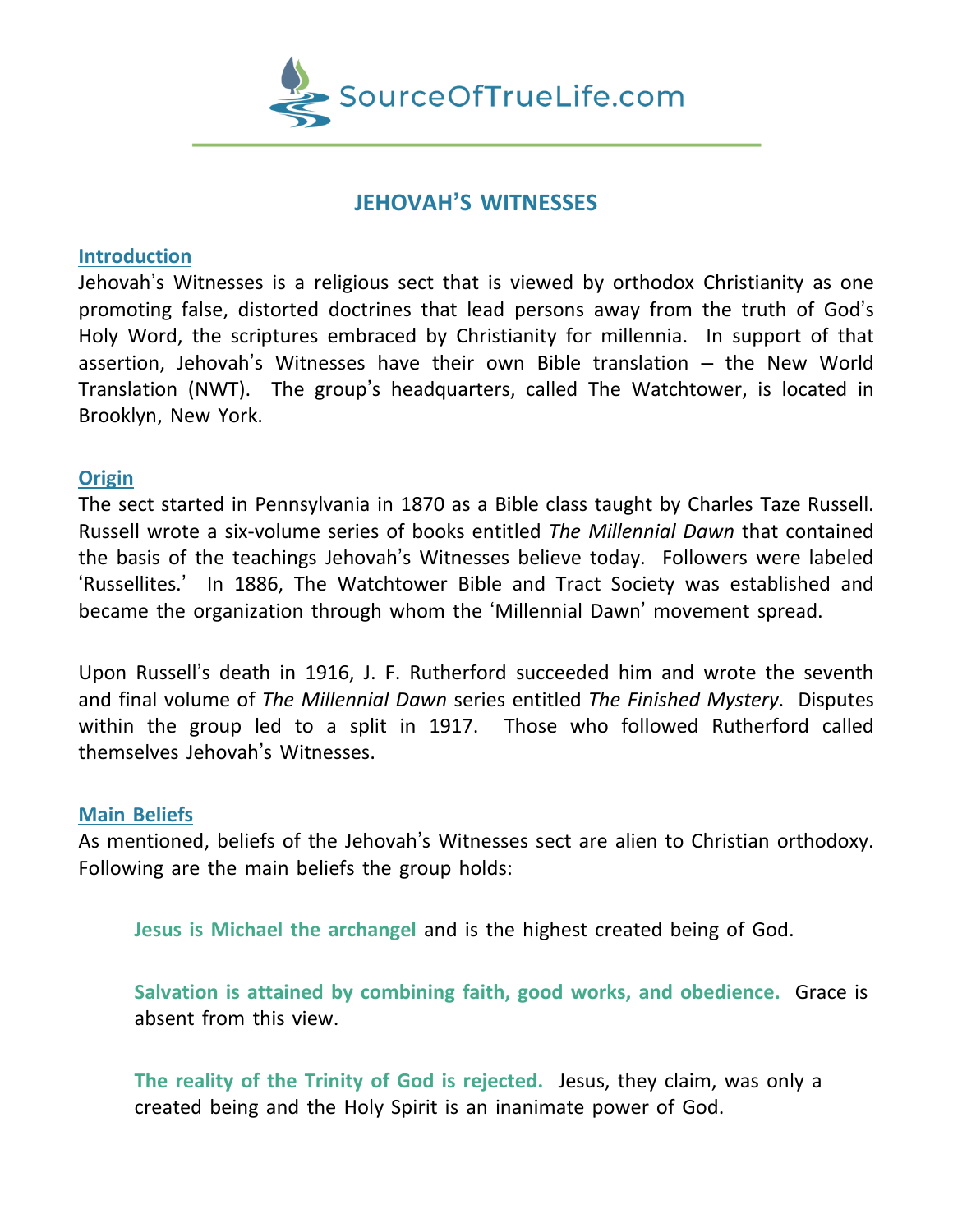**Jesus' death was a ransom payment for Adam's sin,** not the substitutionary atonement.

It should be noted that to fit their false beliefs, they rewrote the Bible with their own version, the aforementioned New World Translation, that has undergone numerous revisions as they discover other well-established doctrines contrary to their beliefs.

Leadership of the Watchtower Bible and Tract Society is the only body in the sect that can interpret Scripture. Their views, they claim, are the last word and cannot be challenged.

### **Demographics**

In 2018, the Jehovah's Witnesses official website listed a worldwide membership of just over 8.4 million. Though the sect is growing today, it is far smaller than the 20+ million members of the 1930s. Following are the top ten countries with highest populations of Jehovah's Witnesses, according to worldatlas.com\*:

| <b>Country</b>        | <b>Jehovah's Witnesses</b> |
|-----------------------|----------------------------|
| <b>United States</b>  | 1,232,293                  |
| Mexico                | 871,207                    |
| <b>Brazil</b>         | 858,799                    |
| <b>Nigeria</b>        | 381,398                    |
| Italy                 | 251,192                    |
| Republic of the Congo | 216,696                    |
| Japan                 | 213,473                    |
| Philippines           | 210,914                    |
| Zambia                | 194,311                    |
| Colombia              | 173,802                    |

### **Closing Thoughts**

To compare Jehovah's Witnesses and what they believe to other religions, we invite you to explore **[www.sourceoftruelife.com/Resources/ComparisonofReligions](http://www.sourceoftruelife.com/Resources/ComparisonofReligions)**

**\_\_\_\_\_\_\_\_\_\_\_\_\_\_\_\_\_\_\_\_\_\_\_\_\_\_\_\_\_\_\_\_\_\_\_\_\_\_\_\_\_\_\_\_\_\_\_\_\_\_\_\_\_\_\_\_\_\_\_\_**

This is an introduction on the subject of **Jehovah's Witnesses***.* Here are a few other resources you may wish to explore: